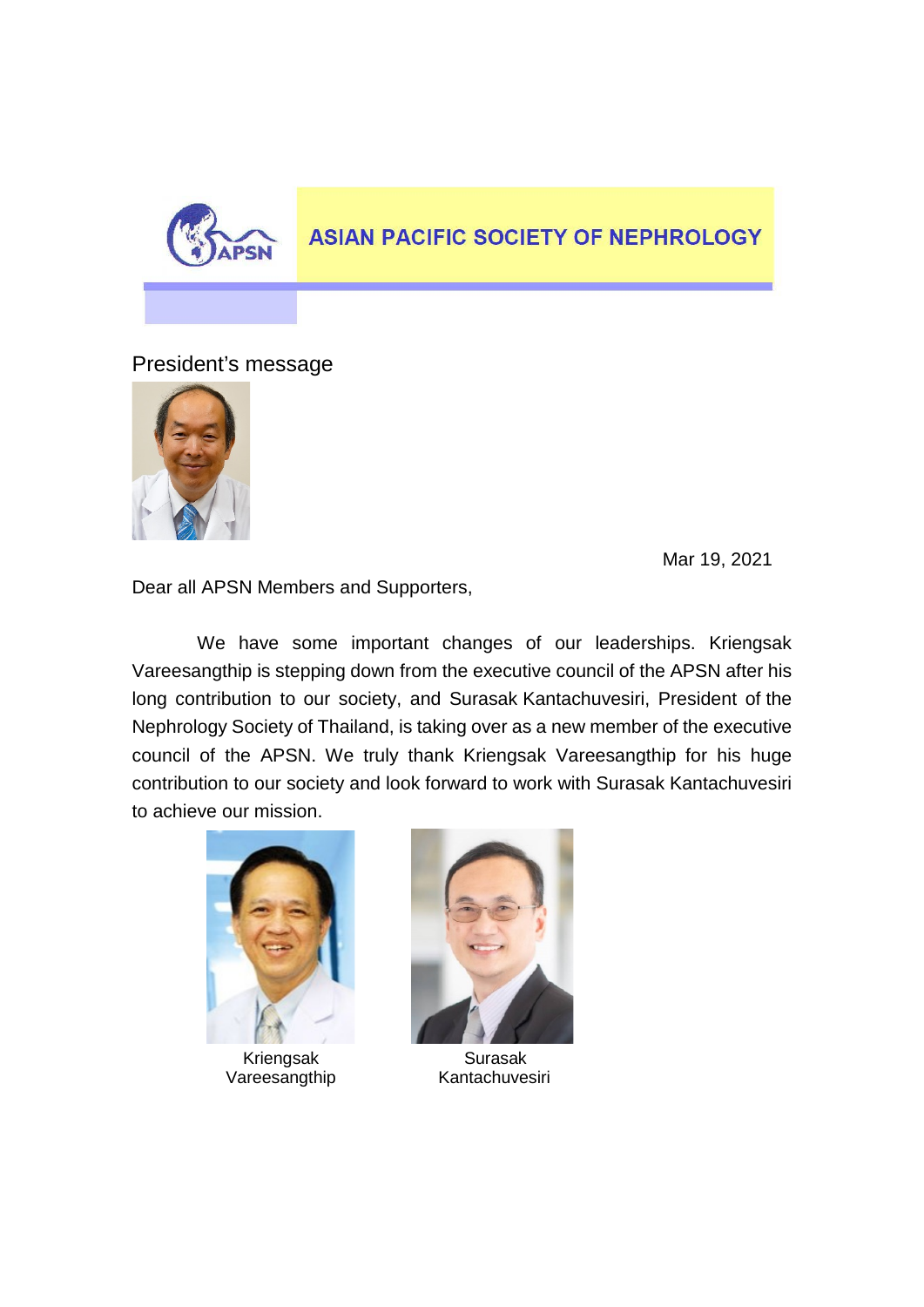This August the Nephrology Society of Thailand is co-hosting the Asian Pacific Congress of Nephrology, and Kriengsak Vareesangthip remains Head of the local organizing committee of the congress.



We also have changes of our members at the CME committee of the APSN. After their long contributions to the APSN, Basu Gopal and Matthew Jose stepped down. Katherine Barraclough is also stepping down from her role as Deputy Chair of the committee. The great achievements by our CME committee could not have been possible without their enormous contributions. We really thank them and miss them.



Katherine **Basu** Basu Matthew Barraclough Gopal Gopal Jose





However, we are lucky as Katherine Barraclough is staying on board as a member of the CME committee. Further, we have new members of the CME committee, Lily Mushahar. Last but not least, Muh Geot Wong, who has been a member of the CME committee, is taking Katherine Barraclough over as new Deputy Chair. We will welcome Lily Mushahar and look forward to having more CME activities under the new leaderships by Xueqing Yu and Muh Geot Wong.